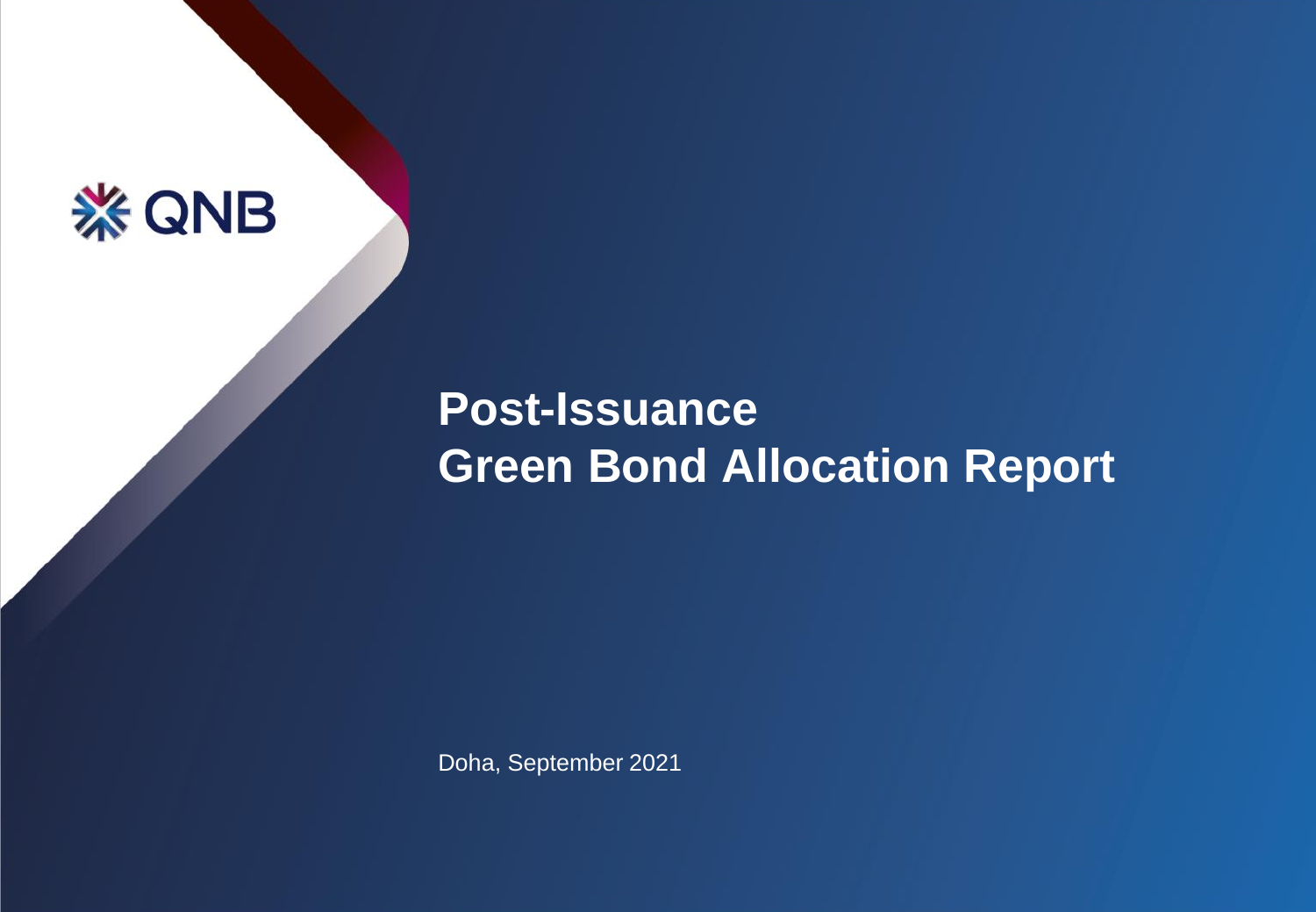## **In 2020, QNB published its GSSB<sup>1</sup> Framework in full alignment with ICMA<sup>2</sup> Bond Principles and Guidelines**



GSSB Framework within the meaning of Sustainability Bond Guidelines ('SBG'), which views are intended to inform investors in general, and not for a specific investor; 4 Aligned with the portfolio approach in "Green Bonds - working towards a Harmonized Framework for Impact Reporting (June 2019)"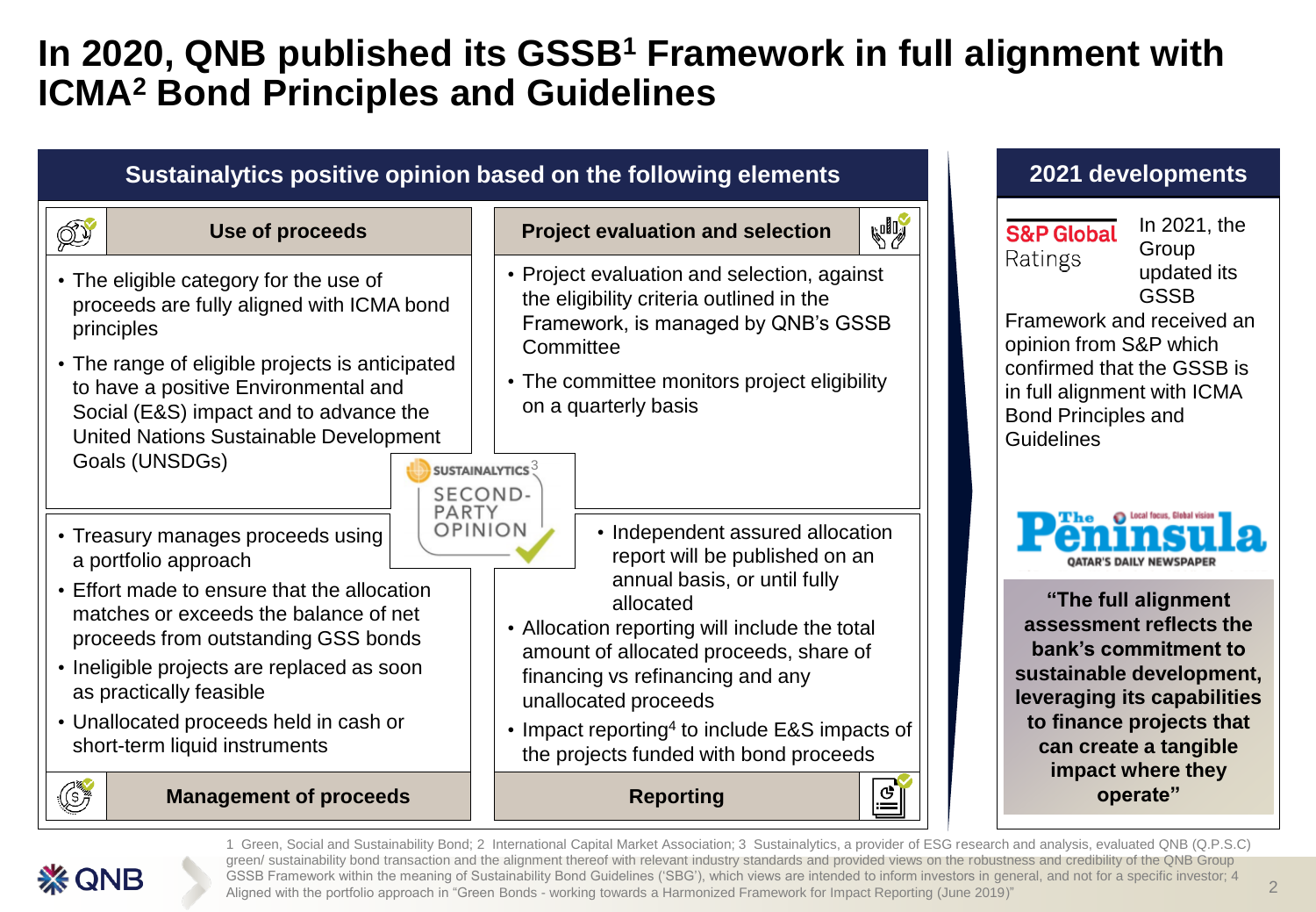## **QNB's debut green bond marked a major milestone for Qatar and QNB, and was highly regarded by the financial market and investors**

### **Transaction highlights**

| <b>Instrument (ISIN)</b> | XS2233188353    |
|--------------------------|-----------------|
| <b>Issuance date</b>     | September 2020  |
| <b>Maturity date</b>     | September 2025  |
| <b>Principal</b>         | <b>USD 600m</b> |
| <b>Coupon rate</b>       | 1.625%          |

- **M**  First green bond issuance in Qatar, and largest issuance for a Financial Institution in the region
- $\triangledown$  3x over subscribed; subscriptions in excess of USD 1.8 Bn
- Listed on London Stock Exchange (LSE)



**Welcome to Qatar National Bank** 

### **Green issuance Group CEO (GCEO) statement**

*"Issuing a sustainable finance debt instrument is a signal to the investor community that we have developed a meaningful sustainability strategy. It also demonstrates that we have identified material environmental risks and opportunities and that we are ready to face, invest and deliver upon them. The LSE is considered to be the world's leading sustainable finance ecosystem. To be listed on the LSE allows us to tap into a pool of capital that supports the transition towards a sustainable and lowcarbon economy." <sup>2</sup>*

**Mr. Abdulla Mubarak Al-Khalifa** GCEO

### **Awards and recognition**



### **Green Market Pioneer in Qatar**





**Outstanding Leadership in Green Bonds Outstanding Sustainable Financing in Emerging Markets** 

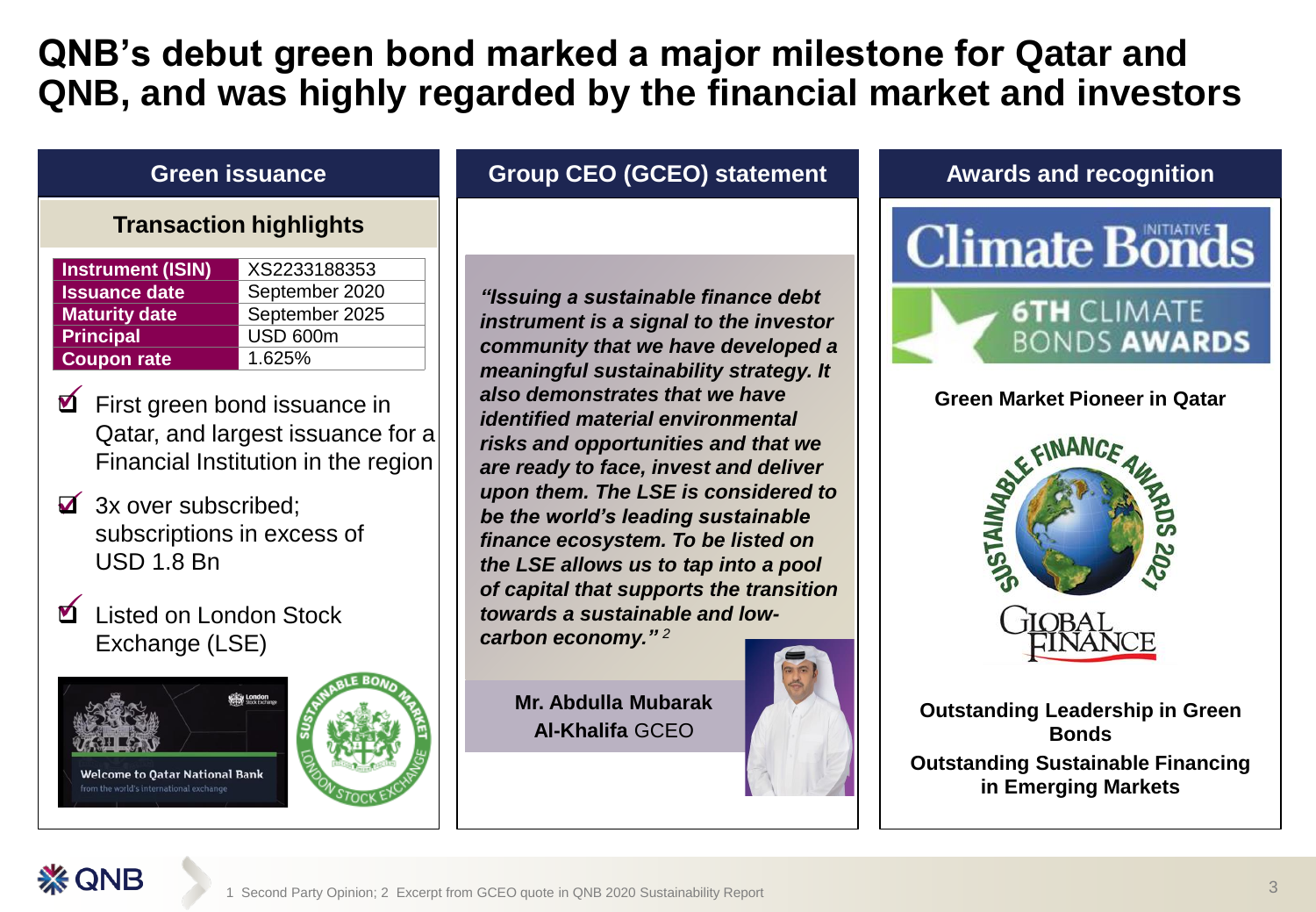## **QNB's eligible green bond portfolio is currently valued at USD 1.0Bn as at the end of June 2021**



**⋇ QNB** 

1 As defined in the QNB GSSB Framework (February 2020 and May 2021); 2 Loans included in the green bond portfolio have been assessed for eligibility, evaluated by Sustainalytics (March 2020), with inclusion confirmed by the GSSB Committee; 3 Reported values as per financials as at 30 June 2021; 4 QNB applies risk management measures in its capital allocation decisions. QNB assesses projects financed with the proceeds against the minimum criteria setout in the GSSB Framework. The GSSB Committee reviews these criteria on a regular basis and has the right to amend these criteria when deemed necessary.